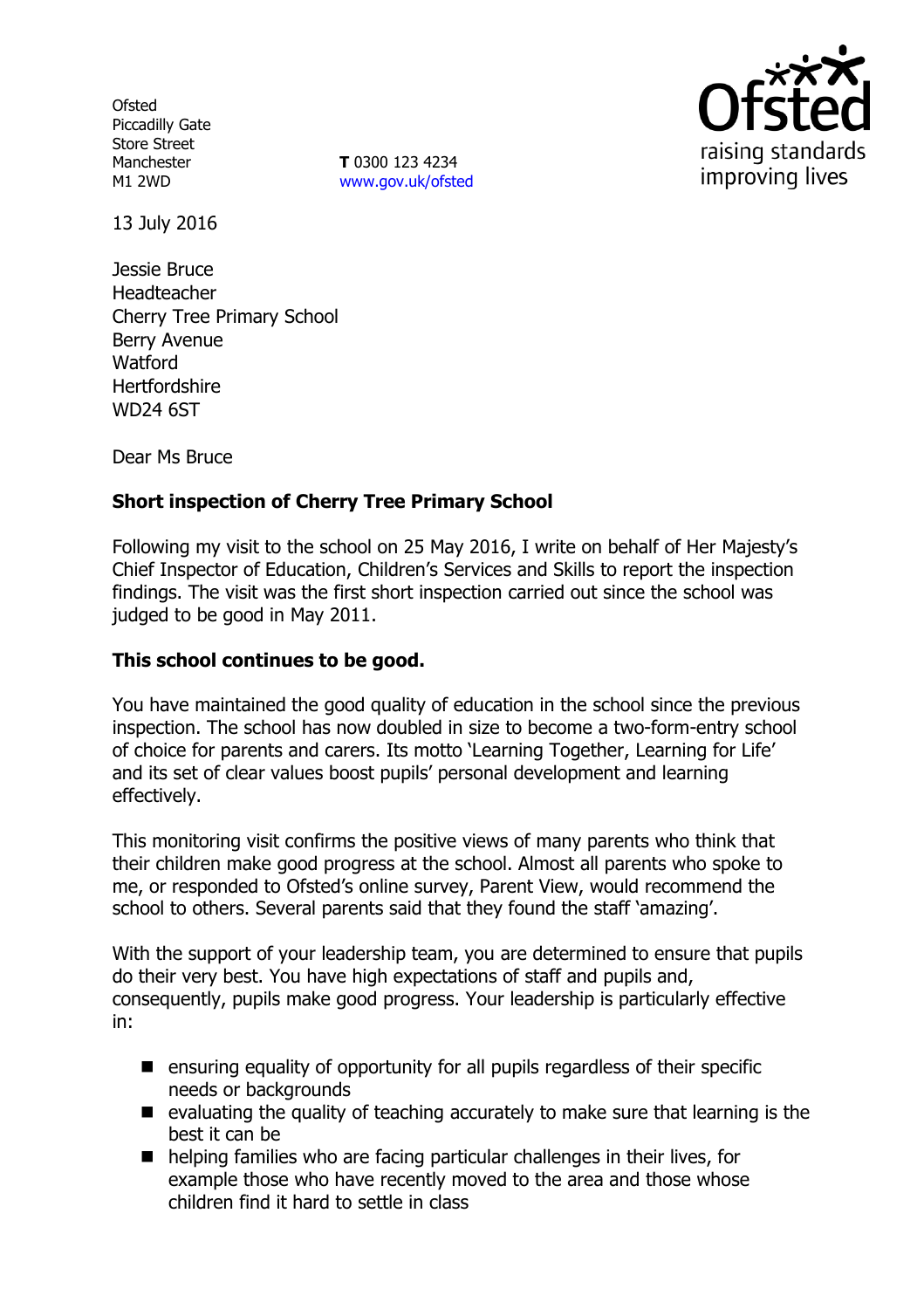

■ managing the school's growth and building programme very efficiently in partnership with the local authority.

With the high commitment of staff, you are maintaining the strengths of the school and addressing weaknesses promptly to make it an even better place where pupils want to learn. Further work is required to improve writing skills and to check that the most able disadvantaged pupils are achieving as highly as their peers. You are open to external reviews, work well with senior leaders and appreciate the commitment of governors, who use their expertise effectively to hold the school to account and plan for further improvement.

In their responses to the online questionnaire almost all pupils said that they enjoy their learning and that staff are helpful and friendly. The Year 6 pupils are attentive and confident to move on to their new secondary school. I saw some good learning in all years because teachers make the lessons interesting and, as a result, pupils listen well and try their very best, for example in the early years foundation stage and in science, art and Spanish. Teaching assistants make sure that pupils with additional needs are well supported in their learning and personal development.

Teachers apply the school's assessment and marking policy consistently. There are good examples of pupils improving their work as a result. You analysed in detail why, in 2015, some pupils did not make the progress expected of them at key stage 2. You identified that pupils' writing, particularly for disadvantaged boys, was not good enough. Writing is now a key priority of your development plan. You are developing a love of reading across all year groups and staff are carefully checking that their planning meets pupils' needs and abilities. Current pupils are doing well against their starting points. With your experienced deputy headteacher, you are now developing the role of subject leaders to improve learning and assessment across subjects of the curriculum. It is too early to see the full impact of this work.

You addressed the areas identified in need of further improvement at your previous inspection very well. Provision in the Nursery and Reception classes has been transformed. The whole area is an exciting and safe place where children quickly develop their social and physical skills. Over the past few years, the growth of the school has required sensitive handling. You have been instrumental in bringing families together so as to create a harmonious school community. Pupils have a good understanding of the many traditions, faiths and cultures of those who live in the local area.

You are working relentlessly to improve attendance because it is currently below the national average. Your office staff check pupils' absence and punctuality promptly. Persistent absence and lateness are reducing but, despite your efforts, more work is required to ensure that pupils' learning is not affected. An increasing number of pupils have emotional needs. You are rightly deploying a senior member of staff to ensure that welfare and attendance issues affecting some pupils are addressed quickly.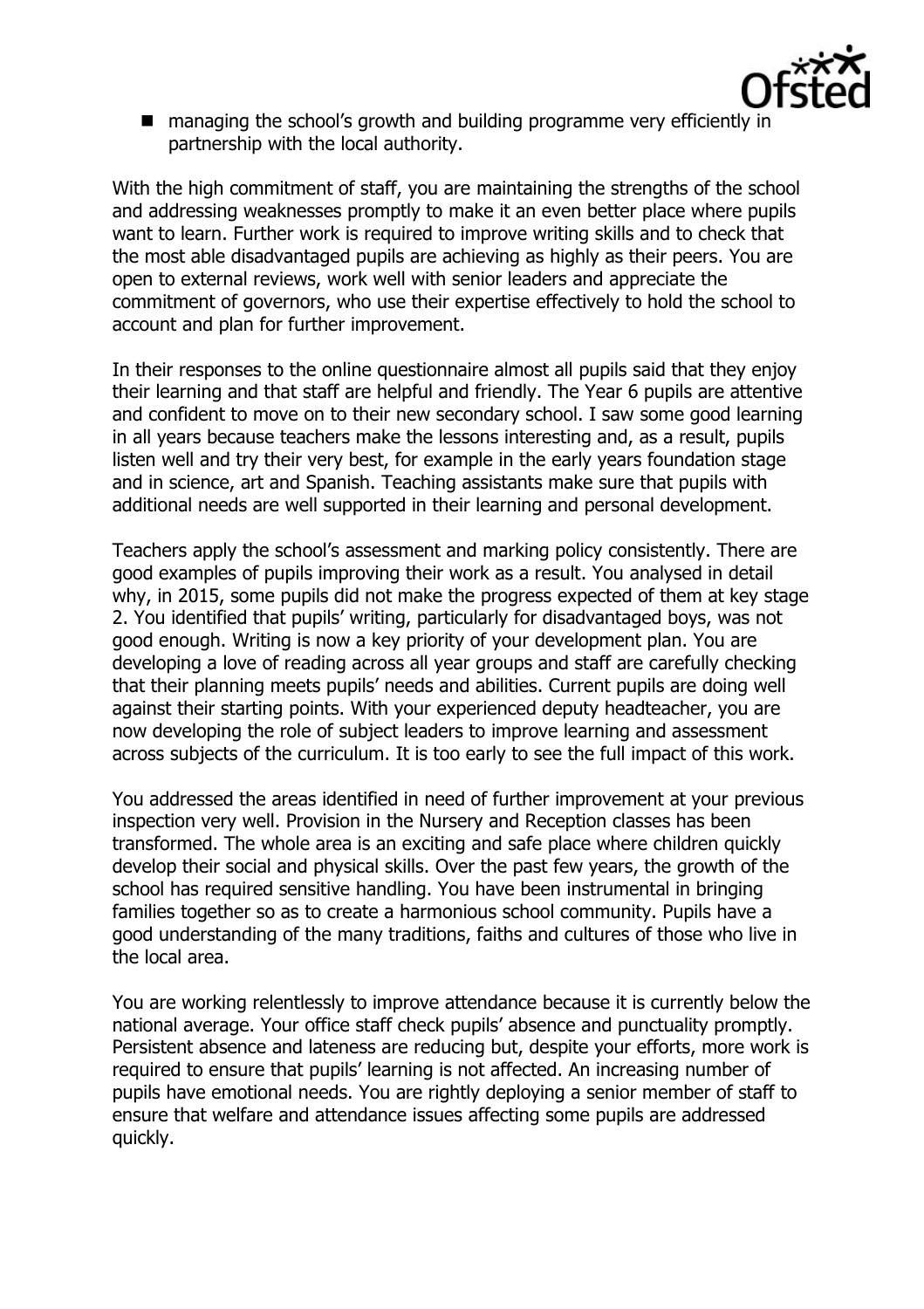

## **Safeguarding is effective.**

You ensure that safeguarding and child protection arrangements keep pupils safe. Staff and governors have relevant and up-to-date training. Pupils say that they feel safe when they are at school. They are confident to speak to their teacher if they are worried about anything. Bullying is not tolerated. Records show that prompt action is taken following incidents.

A very small number of pupils who completed the Ofsted online pupil survey for this inspection said that they did not feel safe at the school and that behaviour was not good. I found that staff are vigilant, and supervision at break and lunchtime is well organised. I saw pupils behaving very well in lessons and during playtime.

The school's values play an important role in reinforcing good personal development and high standards of care. Many parents said that you are approachable and highly visible around the school, usually welcoming pupils to school in the morning. You deal with sensitive matters well and have established good links with external agencies to secure effective support for families who need help.

#### **Inspection findings**

- You have maintained a positive ethos and strong teamwork during the expansion of the school. The appointment of additional staff, and changes to teachers' deployment, have been managed smoothly to consolidate the good standards of teaching, learning and behaviour.
- The effectiveness of your leadership is particularly visible in the way you and your staff understand the varied and changing needs of the school's local community. You are working relentlessly to communicate well with parents and make your school an inclusive place where pupils learn well and develop as mature and confident young people.
- Your development plan is fit for purpose. You use it well, with governors, to review progress made against your key priorities. Governors have drafted a useful strategic plan to help them check progress. Minutes of meetings show that they do not shy away from strong challenge where it is needed.
- You and your staff know exactly what to do to improve pupils' rate of progress. You know the reasons why some Year 6 pupils who took the national test in 2015 did not make sufficient progress at key stage 2. Staff are taking action and raising their expectation. Developing pupils' writing skills and passion for reading are given a high priority. Current work shows that pupils are given more opportunities to read for pleasure and to improve their writing not only in English, but also in a range of subjects such as in their topic work.
- With the welcomed support of the local authority adviser, teachers are developing their expertise in mathematics. They are applying what they have learned to make sure that pupils grasp new concepts well before moving on. Pupils are developing and applying their problem-solving skills in other subjects such as science and computing.
- You ensure that staff check their assessment and match work closely to the ability and needs of current pupils. You meet teachers to review pupils'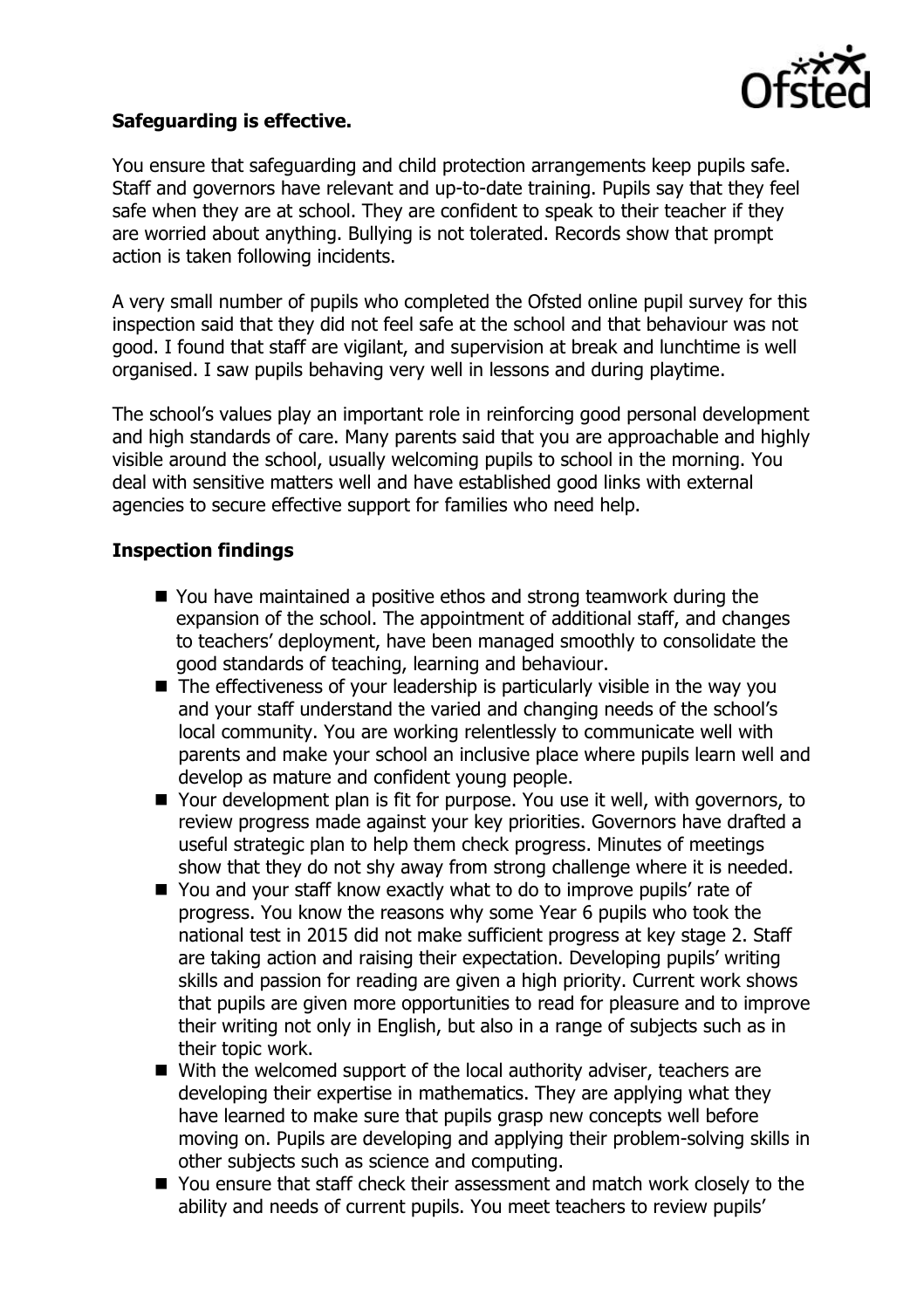

progress and agree additional support where it is needed. This works well for pupils who have additional learning needs. The support and targets for disadvantaged pupils who are most able should be more precise to accelerate their progress in all years and to increase the proportion of pupils making more than expected progress.

- Children enter the early years foundation stage with levels that are below, and for some well below, those expected at that age, particularly in communication and language. Numeracy and literacy skills are practised from a very young age to improve the proportion of children reaching a good level of development by the end of the Reception Year. This is currently just below the national average and below the average for Hertfordshire.
- Children make good progress from their starting points and some need a bit more time to gain in confidence and develop their skills. They do this well as they move into Year 1 and, in 2015, the proportion of Year 1 pupils that met the expected standard in phonics was above the national figure. Considering the low levels on entry into Nursery or Reception, this represents good achievement. Older pupils make good progress because they respond positively to staff's high expectations for learning in class.
- Many pupils attend school regularly but a small number are too often absent or late. Some pupils are facing challenges in their lives that lead to emotional and behavioural difficulties at school. Despite being well managed by staff, these issues are having a negative impact on pupils' learning and achievement. The planned appointment of a senior leader is seeking to increase the school's capacity to support pupils and families in need.
- As a local leader of education you have the expertise to train, mentor and develop staff members' effectiveness. The deputy headteacher is complementing your own style of leadership very well. With the support of other senior leaders, you encourage staff to share good practice so that the new curriculum is implemented effectively. The external support from the local authority advisers is valued, particularly in moderating assessment with other schools to gain an accurate view of pupils' achievement.

#### **Next steps for the school**

Leaders and those responsible for governance should:

- increase the proportion of pupils making more than expected progress by improving the quality of writing further and setting clear targets for the most able disadvantaged pupils
- identify very clearly the responsibilities of the newly deployed senior pastoral leader to improve attendance and intervene promptly when pupils experience challenges in their lives.